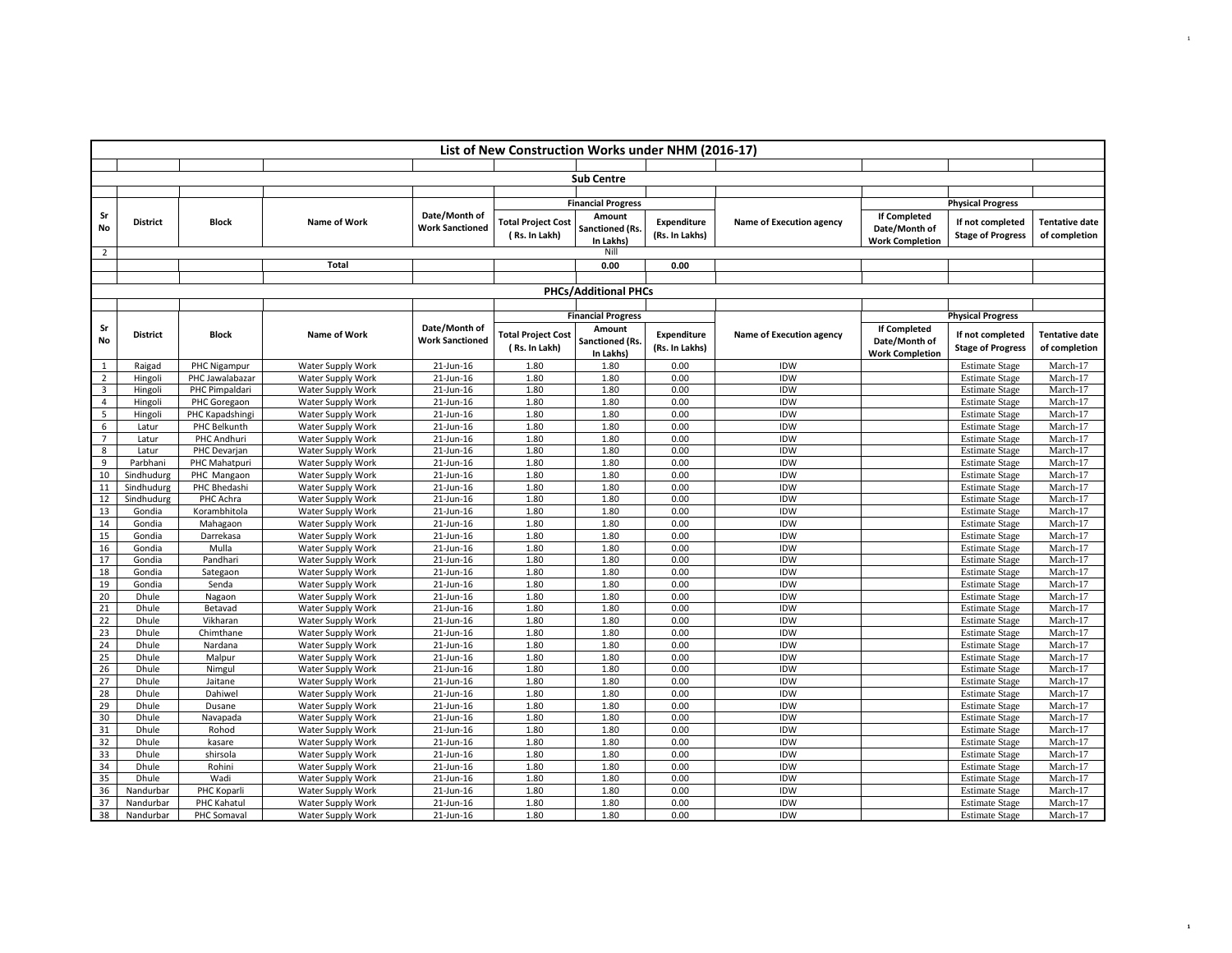| 39       | Kolhapur           | PHC<br>Kadagaon(B)(24X7)          | Water Supply Work                      | 21-Jun-16              | 1.80         | 1.80         | 0.00         | IDW               | <b>Estimate Stage</b>                          | March-17             |
|----------|--------------------|-----------------------------------|----------------------------------------|------------------------|--------------|--------------|--------------|-------------------|------------------------------------------------|----------------------|
| 40       | Kolhapur           | PHC Hupari(24X7)                  | Water Supply Work                      | 21-Jun-16              | 1.80         | 1.80         | 0.00         | IDW               | <b>Estimate Stage</b>                          | March-17             |
| 41       | Kolhapur           | PHC Sawarde                       | Water Supply Work                      | 21-Jun-16              | 1.80         | 1.80         | 0.00         | IDW               | <b>Estimate Stage</b>                          | March-17             |
| 42       | Kolhapur           | PHC Chikhali (24X7)               | Water Supply Work                      | 21-Jun-16              | 1.80         | 1.80         | 0.00         | <b>IDW</b>        | <b>Estimate Stage</b>                          | March-17             |
| 43       | Kolhapur           | PHC Sindhdanerli                  | Water Supply Work                      | 21-Jun-16              | 1.80         | 1.80         | 0.00         | IDW               | <b>Estimate Stage</b>                          | March-17             |
| 44       | Kolhapur           | PHC Borapadale                    | Water Supply Work                      | 21-Jun-16              | 1.80         | 1.80         | 0.00         | IDW               | <b>Estimate Stage</b>                          | March-17             |
|          |                    | (24X7)                            |                                        |                        |              |              |              |                   |                                                |                      |
| 45       | Kolhapur           | PHC Kale (24X7)                   | Water Supply Work                      | 21-Jun-16              | 1.80         | 1.80         | 0.00         | IDW               | <b>Estimate Stage</b>                          | March-17             |
| 46       | Kolhapur           | PHC<br>Bambawade(24X7)            | Water Supply Work                      | 21-Jun-16              | 1.80         | 1.80         | 0.00         | IDW               | <b>Estimate Stage</b>                          | March-17             |
| 47       | Kolhapur           | PHC Bhedasgaon<br>(24X7)          | Water Supply Work                      | 21-Jun-16              | 1.80         | 1.80         | 0.00         | IDW               | <b>Estimate Stage</b>                          | March-17             |
| 48       | Kolhapur           | PHC Kotali                        | Water Supply Work                      | 21-Jun-16              | 1.80         | 1.80         | 0.00         | <b>IDW</b>        | <b>Estimate Stage</b>                          | March-17             |
| 49       | Ahmednagar         | Dehare                            | Water Supply Work                      | 21-Jun-16              | 1.80         | 1.80         | 0.00         | <b>IDW</b>        | <b>Estimate Stage</b>                          | March-17             |
| 50       | Ahmednagar         | Khadakwadi                        | Water Supply Work                      | 21-Jun-16              | 1.80         | 1.80         | 0.00         | IDW               | <b>Estimate Stage</b>                          | March-17             |
| 51       | Ahmednagar         | Kharwandi Kasar                   | Water Supply Work                      | 21-Jun-16              | 1.80         | 1.80         | 0.00         | <b>IDW</b>        | <b>Estimate Stage</b>                          | March-17             |
| 52       | Ahmednagar         | Padhegaon                         | Water Supply Work                      | 21-Jun-16              | 1.80         | 1.80         | 0.00         | <b>IDW</b>        | <b>Estimate Stage</b>                          | March-17             |
| 53       | Ahmednagar         | Takalibhan                        | Water Supply Work                      | 21-Jun-16              | 1.80         | 1.80         | 0.00         | <b>IDW</b>        | <b>Estimate Stage</b>                          | March-17             |
| 54       | Ahmednagar         | Aadhalgaon                        | Water Supply Work                      | 21-Jun-16              | 1.80         | 1.80         | 0.00         | <b>IDW</b>        | <b>Estimate Stage</b>                          | March-17             |
| 55       | Ahmednagar         | Belwandi                          | Water Supply Work                      | 21-Jun-16              | 1.80         | 1.80         | 0.00         | <b>IDW</b>        | <b>Estimate Stage</b>                          | March-17             |
| 56       | Ahmednagar         | kashti                            | Water Supply Work                      | 21-Jun-16              | 1.80         | 1.80         | 0.00         | <b>IDW</b>        | <b>Estimate Stage</b>                          | March-17             |
| 57       | Ahmednagar         | Kolgaon                           | Water Supply Work                      | 21-Jun-16              | 1.80         | 1.80         | 0.00         | IDW               | <b>Estimate Stage</b>                          | March-17             |
| 58       | Ahmednagar         | Newasa Bk.                        | Water Supply Work                      | 21-Jun-16              | 1.80         | 1.80         | 0.00         | <b>IDW</b>        | <b>Estimate Stage</b>                          | March-17             |
| 59       | Ahmednagar         | Dahigaon Ne                       | Water Supply Work                      | 21-Jun-16              | 1.80         | 1.80         | 0.00         | <b>IDW</b>        | <b>Estimate Stage</b>                          | March-17             |
| 60       | Solapur            | PHC Marwade                       | Water Supply Work                      | 21-Jun-16              | 1.80         | 1.80         | 0.00         | <b>IDW</b>        | <b>Estimate Stage</b>                          | March-17             |
| 61<br>62 | Solapur            | PHC Kamti                         | Water Supply Work                      | 21-Jun-16<br>21-Jun-16 | 1.80<br>1.80 | 1.80<br>1.80 | 0.00<br>0.00 | IDW<br><b>IDW</b> | <b>Estimate Stage</b>                          | March-17<br>March-17 |
| 63       | Solapur<br>Solapur | PHC Nagansur<br>PHC Valsang       | Water Supply Work<br>Water Supply Work | 21-Jun-16              | 1.80         | 1.80         | 0.00         | <b>IDW</b>        | <b>Estimate Stage</b><br><b>Estimate Stage</b> | March-17             |
| 64       | Solapur            | PHC Vairag                        | Water Supply Work                      | 21-Jun-16              | 1.80         | 1.80         | 0.00         | IDW               | <b>Estimate Stage</b>                          | March-17             |
| 65       | Solapur            | PHC Andhalgaon                    | Water Supply Work                      | 21-Jun-16              | 1.80         | 1.80         | 0.00         | IDW               | <b>Estimate Stage</b>                          | March-17             |
| 66       | Solapur            | PHC Gadegaon                      | Water Supply Work                      | 21-Jun-16              | 1.80         | 1.80         | 0.00         | IDW               | <b>Estimate Stage</b>                          | March-17             |
| 67       | Solapur            | PHC Modnimb                       | Water Supply Work                      | 21-Jun-16              | 1.80         | 1.80         | 0.00         | <b>IDW</b>        | <b>Estimate Stage</b>                          | March-17             |
| 68       | Sangli             | PHC Borgaon<br>(Tasgaon)          | Water Supply Work                      | 21-Jun-16              | 1.80         | 1.80         | 0.00         | IDW               | <b>Estimate Stage</b>                          | March-17             |
| 69       | Sangli             | PHC Manjarde                      | Water Supply Work                      | 21-Jun-16              | 1.80         | 1.80         | 0.00         | <b>IDW</b>        | <b>Estimate Stage</b>                          | March-17             |
| 70       | Sangli             | PHC Waiphale                      | Water Supply Work                      | 21-Jun-16              | 1.80         | 1.80         | 0.00         | <b>IDW</b>        | <b>Estimate Stage</b>                          | March-17             |
| 71       | Sangli             | PHC Peth (Walwa)                  | Water Supply Work                      | 21-Jun-16              | 1.80         | 1.80         | 0.00         | <b>IDW</b>        | <b>Estimate Stage</b>                          | March-17             |
| 72       | Sangli             | PHC Borgaon<br>(Walwa)            | Water Supply Work                      | 21-Jun-16              | 1.80         | 1.80         | 0.00         | <b>IDW</b>        | <b>Estimate Stage</b>                          | March-17             |
| 73       | Sangli             | PHC Ranjani                       | Water Supply Work                      | 21-Jun-16              | 1.80         | 1.80         | 0.00         | IDW               | <b>Estimate Stage</b>                          | March-17             |
| 74       | Sangli             | PHC Deshig                        | Water Supply Work                      | 21-Jun-16              | 1.80         | 1.80         | 0.00         | <b>IDW</b>        | <b>Estimate Stage</b>                          | March-17             |
| 75       | Satara             | PHC Rahimatpur                    | Water Supply Work                      | 21-Jun-16              | 1.80         | 1.80         | 0.00         | <b>IDW</b>        | <b>Estimate Stage</b>                          | March-17             |
| 76       | Satara             | PHC Saigaon                       | Water Supply Work                      | 21-Jun-16              | 1.80         | 1.80         | 0.00         | <b>IDW</b>        | <b>Estimate Stage</b>                          | March-17             |
| 77       | Satara             | PHC Kole                          | Water Supply Work                      | 21-Jun-16              | 1.80         | 1.80         | 0.00         | IDW               | <b>Estimate Stage</b>                          | March-17             |
| 78       | Nagpur             | PHC Hiwarabazar                   | Water Supply Work                      | 21-Jun-16              | 1.80         | 1.80         | 0.00         | IDW               | <b>Estimate Stage</b>                          | March-17             |
| 79       | Nagpur             | PHC Mansar                        | Water Supply Work                      | 21-Jun-16              | 1.80         | 1.80         | 0.00         | <b>IDW</b>        | <b>Estimate Stage</b>                          | March-17             |
| 80       | Nagpur             | PHC Tarsa                         | Water Supply Work                      | 21-Jun-16              | 1.80         | 1.80         | 0.00         | IDW               | <b>Estimate Stage</b>                          | March-17             |
| 81       | Nagpur             | PHC Bela                          | Water Supply Work                      | 21-Jun-16              | 1.80         | 1.80         | 0.00         | <b>IDW</b>        | <b>Estimate Stage</b>                          | March-17             |
| 82       | Nagpur             | PHC Veltur                        | Water Supply Work                      | 21-Jun-16              | 1.80         | 1.80         | 0.00         | IDW               | <b>Estimate Stage</b>                          | March-17             |
| 83       | Nagpur             | PHC Jalakheda                     | Water Supply Work                      | 21-Jun-16              | 1.80         | 1.80         | 0.00         | <b>IDW</b>        | <b>Estimate Stage</b>                          | March-17             |
| 84<br>85 | Nagpur<br>Nagpur   | PHC Kanoriwara<br>PHC Kondamendhi | Water Supply Work<br>Water Supply Work | 21-Jun-16<br>21-Jun-16 | 1.80<br>1.80 | 1.80<br>1.80 | 0.00<br>0.00 | <b>IDW</b><br>IDW | <b>Estimate Stage</b><br><b>Estimate Stage</b> | March-17<br>March-17 |
|          |                    |                                   |                                        |                        |              |              |              |                   |                                                |                      |
| 86       | Nagpur             | PHC Borkhedi                      | Water Supply Work                      | 21-Jun-16              | 1.80         | 1.80         | 0.00         | <b>IDW</b>        | <b>Estimate Stage</b>                          | March-17             |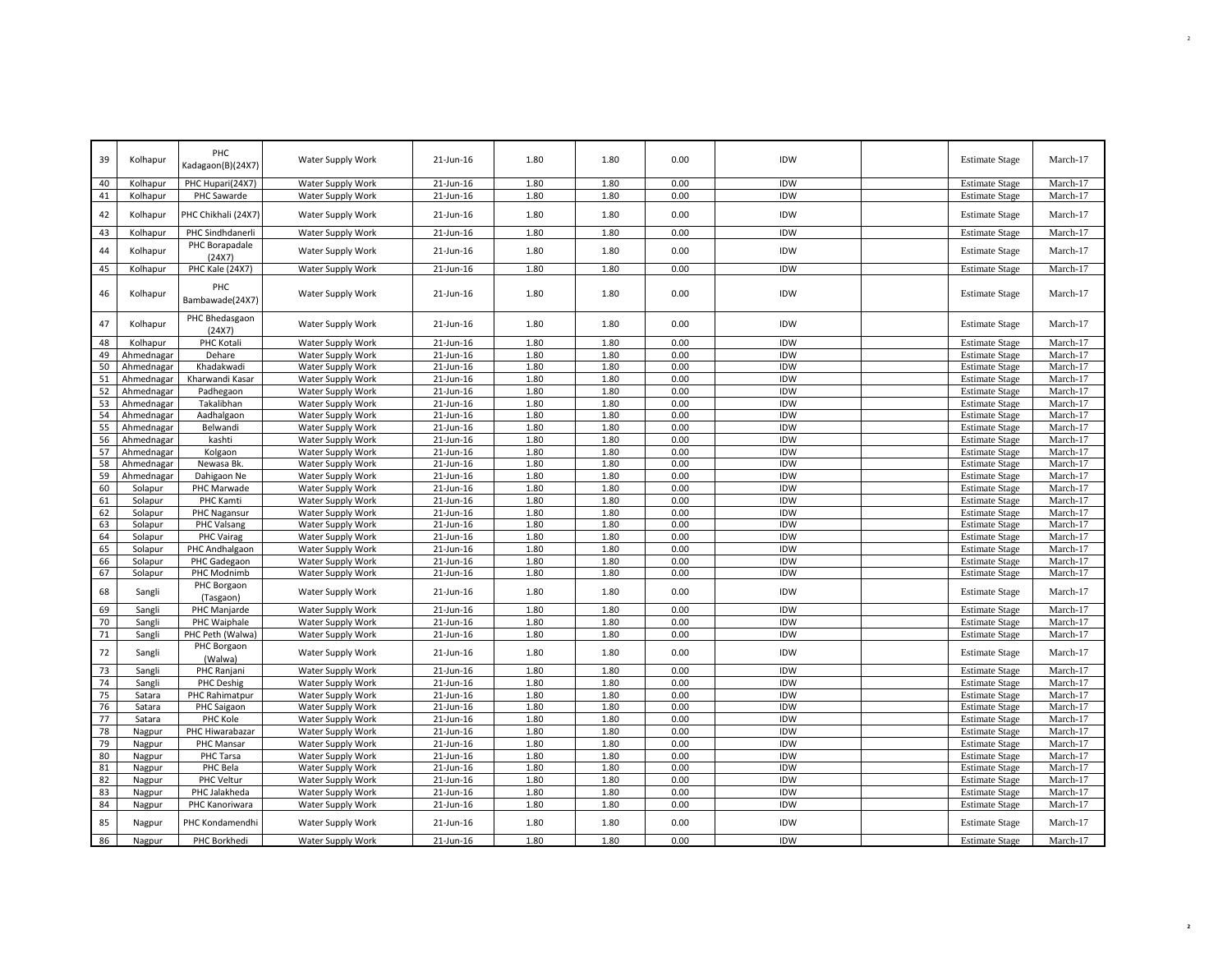| 87             | Wardha          | PHC Nachangaon     | Water Supply Work                 | 21-Jun-16              | 1.80                      | 1.80                      | 0.00               | IDW                      |                        | <b>Estimate Stage</b>    | March-17              |
|----------------|-----------------|--------------------|-----------------------------------|------------------------|---------------------------|---------------------------|--------------------|--------------------------|------------------------|--------------------------|-----------------------|
| 88             | Chandrapur      | PHC Khadsangi      | Water Supply Work                 | 21-Jun-16              | 1.80                      | 1.80                      | 0.00               | IDW                      |                        | <b>Estimate Stage</b>    | March-17              |
| 89             | Chandrapur      | PHC Madheli        | Water Supply Work                 | 21-Jun-16              | 1.80                      | 1.80                      | 0.00               | IDW                      |                        | <b>Estimate Stage</b>    | March-17              |
| 90             | Gadchiroli      | PHC Jimalgatta     | Water Supply Work                 | 21-Jun-16              | 1.80                      | 1.80                      | 0.00               | IDW                      |                        | <b>Estimate Stage</b>    | March-17              |
| 91             | Gadchiroli      | PHC Permilli       | Water Supply Work                 | 21-Jun-16              | 1.80                      | 1.80                      | 0.00               | IDW                      |                        | <b>Estimate Stage</b>    | March-17              |
| 92             | Gadchiroli      | PHC Wadadha        | Water Supply Work                 | 21-Jun-16              | 1.80                      | 1.80                      | 0.00               | <b>IDW</b>               |                        | <b>Estimate Stage</b>    | March-17              |
|                | Gadchiroli      |                    |                                   | 21-Jun-16              | 1.80                      | 1.80                      | 0.00               | IDW                      |                        | <b>Estimate Stage</b>    | March-17              |
| 93             |                 | PHC Murumgaon      | Water Supply Work                 |                        |                           |                           |                    |                          |                        |                          |                       |
| 94             | Gadchiroli      | PHC Malewada       | Water Supply Work                 | 21-Jun-16              | 1.80                      | 1.80                      | 0.00               | IDW                      |                        | <b>Estimate Stage</b>    | March-17              |
| 95             | Gadchiroli      | PHC Adapalli       | Water Supply Work                 | 21-Jun-16              | 1.80                      | 1.80                      | 0.00               | IDW                      |                        | <b>Estimate Stage</b>    | March-17              |
| 96             | Gadchiroli      | PHC Kurud          | Water Supply Work                 | 21-Jun-16              | 1.80                      | 1.80                      | 0.00               | IDW                      |                        | <b>Estimate Stage</b>    | March-17              |
| 96             |                 |                    | <b>Total</b>                      |                        | 172.80                    | 172.80                    | 0.00               |                          |                        |                          |                       |
|                |                 |                    |                                   |                        |                           |                           |                    |                          |                        |                          |                       |
|                |                 |                    |                                   |                        |                           | <b>CHCs</b>               |                    |                          |                        |                          |                       |
|                |                 |                    |                                   |                        |                           |                           |                    |                          |                        |                          |                       |
|                |                 |                    |                                   |                        |                           | <b>Financial Progress</b> |                    |                          |                        | <b>Physical Progress</b> |                       |
|                |                 |                    |                                   |                        |                           |                           |                    |                          |                        |                          |                       |
| Sr             | <b>District</b> | <b>Block</b>       | Name of Work                      | Date/Month of          | <b>Total Project Cost</b> | Amount                    | <b>Expenditure</b> | Name of Execution agency | <b>If Completed</b>    | If not completed         | <b>Tentative date</b> |
| <b>No</b>      |                 |                    |                                   | <b>Work Sanctioned</b> | (Rs. In Lakh)             | <b>Sanctioned (Rs.</b>    | (Rs. In Lakhs)     |                          | Date/Month of          | <b>Stage of Progress</b> | of completion         |
|                |                 |                    |                                   |                        |                           | In Lakhs)                 |                    |                          | <b>Work Completion</b> |                          |                       |
|                |                 |                    | New Construction of Blood Storage |                        |                           | 5.15                      | 0.00               | IDW                      |                        |                          | March-17              |
| $\mathbf{1}$   | Jalgaon         | Pachora            | Unit at Pachora                   | 21-Jun-16              | 5.15                      |                           |                    |                          |                        | <b>Estimate Stage</b>    |                       |
|                |                 |                    | New Construction of Blood Storage |                        |                           |                           |                    |                          |                        |                          |                       |
| $\overline{2}$ |                 | Mehunbare          | Unit at Mehunbare                 | 21-Jun-16              | 5.15                      | 5.15                      | 0.00               | IDW                      |                        | <b>Estimate Stage</b>    | March-17              |
|                |                 |                    | New Construction of Blood Storage |                        |                           |                           |                    |                          |                        |                          |                       |
| $\overline{3}$ | Hingoli         | Sengaon            | Unit at Sengaon                   | 21-Jun-16              | 5.15                      | 5.15                      | 0.00               | IDW                      |                        | <b>Estimate Stage</b>    | March-17              |
|                |                 |                    |                                   |                        |                           |                           |                    |                          |                        |                          |                       |
| $\overline{a}$ | Osmanabad       | Vashi              | New Construction of Blood Storage | 21-Jun-16              | 5.15                      | 5.15                      | 0.00               | IDW                      |                        | <b>Estimate Stage</b>    | March-17              |
|                |                 |                    | Unit at Vashi                     |                        |                           |                           |                    |                          |                        |                          |                       |
| 5              | Akola           | Balapur            | New Construction of Blood Storage | 21-Jun-16              | 5.15                      | 5.15                      | 0.00               | IDW                      |                        | <b>Estimate Stage</b>    | March-17              |
|                |                 |                    | Unit at Balapur                   |                        |                           |                           |                    |                          |                        |                          |                       |
|                |                 |                    | New Construction of Blood Storage |                        |                           |                           |                    |                          |                        |                          |                       |
| 6              | Nashik          | Igatpuri           | Unit at Igatpuri                  | 21-Jun-16              | 5.15                      | 5.15                      | 0.00               | IDW                      |                        | <b>Estimate Stage</b>    | March-17              |
|                |                 |                    | New Construction of Blood Storage |                        |                           |                           |                    |                          |                        |                          |                       |
| $\overline{7}$ |                 | Daund              | Unit at Yavat                     | 21-Jun-16              | 5.15                      | 5.15                      | 0.00               | IDW                      |                        | <b>Estimate Stage</b>    | March-17              |
|                | Pune            |                    | New Construction of Blood Storage |                        |                           |                           |                    |                          |                        |                          |                       |
| 8              |                 | Khed               |                                   | 21-Jun-16              | 5.15                      | 5.15                      | 0.00               | IDW                      |                        | <b>Estimate Stage</b>    | March-17              |
|                |                 |                    | Unit at Chandoli                  |                        |                           |                           |                    |                          |                        |                          |                       |
| 9              | Kolhapur        | Dantewad           | New Construction of Blood Storage | 21-Jun-16              | 5.15                      | 5.15                      | 0.00               | IDW                      |                        | <b>Estimate Stage</b>    | March-17              |
|                |                 |                    | Unit at Dantewad                  |                        |                           |                           |                    |                          |                        |                          |                       |
| 10             | Dhule           | Shindkheda         | New Construction of Blood Storage | 21-Jun-16              | 5.15                      | 5.15                      | 0.00               | IDW                      |                        | <b>Estimate Stage</b>    | March-17              |
|                |                 |                    | Unit at Shindkheda                |                        |                           |                           |                    |                          |                        |                          |                       |
|                |                 |                    | New Construction of Blood Storage |                        |                           |                           |                    |                          |                        |                          |                       |
| 11             | Buldhana        | Devulgaon Mahi     | Unit at Devulgaon Mahi            | 21-Jun-16              | 5.15                      | 5.15                      | 0.00               | IDW                      |                        | <b>Estimate Stage</b>    | March-17              |
|                |                 |                    | New Construction of Blood Storage |                        |                           |                           |                    |                          |                        |                          |                       |
| 12             |                 | Chamorshi          | Unit at                           | 21-Jun-16              | 5.15                      | 5.15                      | 0.00               | IDW                      |                        | <b>Estimate Stage</b>    | March-17              |
|                |                 |                    | New Construction of Blood Storage |                        |                           |                           |                    |                          |                        |                          |                       |
| 13             | Gadchiroli      | Ashti              | Unit at Chamorshi                 | 21-Jun-16              | 5.15                      | 5.15                      | 0.00               | IDW                      |                        | <b>Estimate Stage</b>    | March-17              |
|                |                 |                    |                                   |                        |                           |                           |                    |                          |                        |                          |                       |
| 14             |                 | Etapalli           | New Construction of Blood Storage | 21-Jun-16              | 5.15                      | 5.15                      | 0.00               | IDW                      |                        | <b>Estimate Stage</b>    | March-17              |
|                |                 |                    | Unit at Etapalli                  |                        |                           |                           |                    |                          |                        |                          |                       |
| 15             | Washim          | Mangrulpir         | New Construction of Blood Storage | 21-Jun-16              | 5.15                      | 5.15                      | 0.00               | IDW                      |                        | <b>Estimate Stage</b>    | March-17              |
|                |                 |                    | Unit at Mangrulpir                |                        |                           |                           |                    |                          |                        |                          |                       |
|                |                 |                    | New Construction of Blood Storage |                        |                           |                           |                    |                          |                        |                          |                       |
| 16             |                 | kudal              | Unit at kudal                     | 21-Jun-16              | 5.15                      | 5.15                      | 0.00               | IDW                      |                        | <b>Estimate Stage</b>    | March-17              |
|                |                 |                    | New Construction of Blood Storage |                        |                           |                           |                    |                          |                        |                          |                       |
| 17             | Sindhudurg      | Vaibhavwadi        | Unit at Vaibhavwadi               | 21-Jun-16              | 5.15                      | 5.15                      | 0.00               | IDW                      |                        | <b>Estimate Stage</b>    | March-17              |
|                |                 |                    |                                   |                        |                           |                           |                    |                          |                        |                          |                       |
| 18             |                 | Vengurle           | New Construction of Blood Storage | 21-Jun-16              | 5.15                      | 5.15                      | 0.00               | IDW                      |                        | <b>Estimate Stage</b>    | March-17              |
|                |                 |                    | Unit at Vengurle                  |                        |                           |                           |                    |                          |                        |                          |                       |
| 19             |                 | RH Murgud          | Water Supply Work                 | 21-Jun-16              | 1.80                      | 1.80                      | 0.00               | IDW                      |                        | <b>Estimate Stage</b>    | March-17              |
| 20             | Kolhapur        | <b>RH Khupire</b>  | Water Supply Work                 | 21-Jun-16              | 1.80                      | 1.80                      | 0.00               | IDW                      |                        | <b>Estimate Stage</b>    | March-17              |
| 21             |                 | <b>RH Malkapur</b> | Water Supply Work                 | 21-Jun-16              | 1.80                      | 1.80                      | 0.00               | IDW                      |                        | <b>Estimate Stage</b>    | March-17              |
| 22             |                 | <b>RH Gargoti</b>  | Water Supply Work                 | 21-Jun-16              | 1.80                      | 1.80                      | 0.00               | <b>IDW</b>               |                        | <b>Estimate Stage</b>    | March-17              |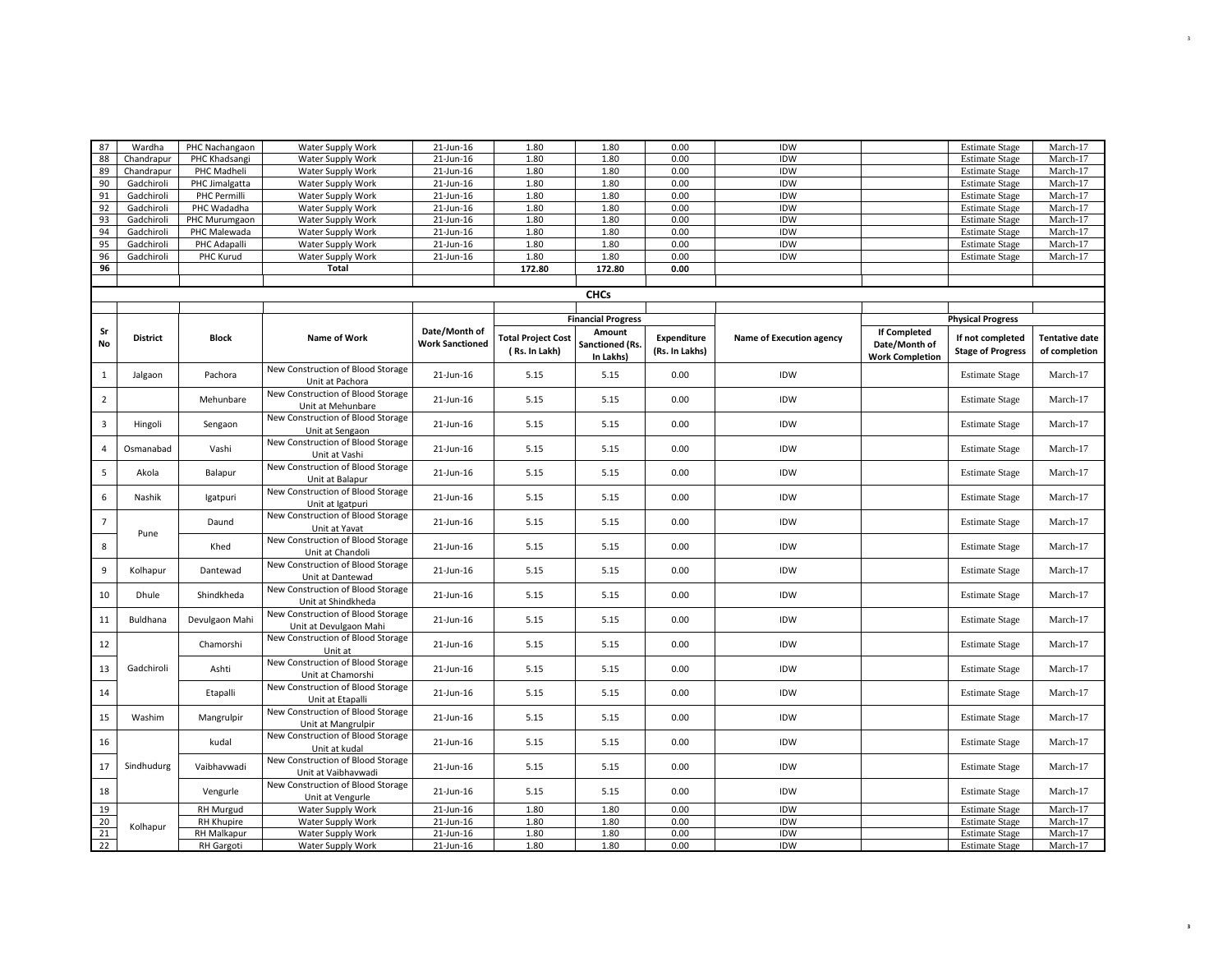| 23                        | Nashik          | <b>RH Nampur</b>    | Water Supply Work                 | 21-Jun-16              | 1.80                      | 1.80                      | 0.00               | IDW                      |                        | <b>Estimate Stage</b>    | March-17              |
|---------------------------|-----------------|---------------------|-----------------------------------|------------------------|---------------------------|---------------------------|--------------------|--------------------------|------------------------|--------------------------|-----------------------|
| 24                        |                 | RH Dangsudane       | Water Supply Work                 | 21-Jun-16              | 1.80                      | 1.80                      | 0.00               | IDW                      |                        | <b>Estimate Stage</b>    | March-17              |
| 25                        | Ahmednagar      | Rajur               | Water Supply Work                 | 21-Jun-16              | 1.80                      | 1.80                      | 0.00               | <b>IDW</b>               |                        | <b>Estimate Stage</b>    | March-17              |
| 26                        |                 | RH Chamorshi        | Water Supply Work                 | 21-Jun-16              | 1.80                      | 1.80                      | 0.00               | IDW                      |                        | <b>Estimate Stage</b>    | March-17              |
| 27                        |                 | RH Ashti            | Water Supply Work                 | 21-Jun-16              | 1.80                      | 1.80                      | 0.00               | IDW                      |                        | <b>Estimate Stage</b>    | March-17              |
| 28                        |                 | RH Dhanora          | Water Supply Work                 | 21-Jun-16              | 1.80                      | 1.80                      | 0.00               | IDW                      |                        | <b>Estimate Stage</b>    | March-17              |
| 29                        |                 | <b>RH Ettapalli</b> | Water Supply Work                 | 21-Jun-16              | 1.80                      | 1.80                      | 0.00               | IDW                      |                        | <b>Estimate Stage</b>    | March-17              |
| 30                        | Gadchiroli      | RH Korchi           | Water Supply Work                 | 21-Jun-16              | 1.80                      | 1.80                      | 0.00               | IDW                      |                        | <b>Estimate Stage</b>    | March-17              |
| 31                        |                 | RH Mulchera         | Water Supply Work                 | 21-Jun-16              | 1.80                      | 1.80                      | 0.00               | IDW                      |                        | <b>Estimate Stage</b>    | March-17              |
| 32                        |                 | RH Sironcha         | Water Supply Work                 | 21-Jun-16              | 1.80                      | 1.80                      | 0.00               | IDW                      |                        | <b>Estimate Stage</b>    | March-17              |
| 33                        |                 | RH Bhambragad       | Water Supply Work                 | 21-Jun-16              | 1.80                      | 1.80                      | 0.00               | IDW                      |                        | <b>Estimate Stage</b>    | March-17              |
| 34                        |                 | RH Wadsa            | Water Supply Work                 | 21-Jun-16              | 1.80                      | 1.80                      | 0.00               | IDW                      |                        | <b>Estimate Stage</b>    | March-17              |
| 34                        |                 |                     | <b>Total</b>                      |                        | 121.50                    | 121.50                    | 0.00               |                          |                        |                          |                       |
|                           |                 |                     |                                   |                        |                           |                           |                    |                          |                        |                          |                       |
| <b>SDHs/Area Hospital</b> |                 |                     |                                   |                        |                           |                           |                    |                          |                        |                          |                       |
|                           |                 |                     |                                   |                        |                           |                           |                    |                          |                        |                          |                       |
|                           |                 |                     |                                   |                        |                           | <b>Financial Progress</b> |                    |                          |                        | <b>Physical Progress</b> |                       |
| Sr                        |                 |                     |                                   | Date/Month of          |                           | Amount                    |                    |                          | If Completed           |                          |                       |
| <b>No</b>                 | <b>District</b> | <b>Block</b>        | <b>Name of Work</b>               | <b>Work Sanctioned</b> | <b>Total Project Cost</b> | Sanctioned (Rs.           | <b>Expenditure</b> | Name of Execution agency | Date/Month of          | If not completed         | <b>Tentative date</b> |
|                           |                 |                     |                                   |                        | (Rs. In Lakh)             | In Lakhs)                 | (Rs. In Lakhs)     |                          | <b>Work Completion</b> | <b>Stage of Progress</b> | of completion         |
|                           |                 |                     | New Construction of Blood Storage |                        |                           |                           |                    |                          |                        |                          |                       |
| $\mathbf{1}$              |                 | Achalpur            | Unit at Achalpur                  | 21-Jun-16              | 5.15                      | 5.15                      | 0.00               | IDW                      |                        | <b>Estimate Stage</b>    | March-17              |
|                           | Amravati        |                     | New Construction of Blood Storage |                        |                           |                           |                    |                          |                        |                          |                       |
| $\overline{2}$            |                 | Morshi              |                                   | 21-Jun-16              | 5.15                      | 5.15                      | 0.00               | IDW                      |                        | <b>Estimate Stage</b>    | March-17              |
| $\overline{\mathbf{3}}$   |                 |                     | Unit at Morshi                    |                        |                           |                           |                    | IDW                      |                        |                          |                       |
|                           | Hingoli         | SDH BASMAT          | Water Supply Work                 | 21-Jun-16              | 1.80                      | 1.80                      | 0.00               |                          |                        | <b>Estimate Stage</b>    | March-17              |
| $\overline{4}$            | Kolhapur        | Gadhinglaj SDH 100  | Water Supply Work                 | 21-Jun-16              | 1.80                      | 1.80                      | 0.00               | IDW                      |                        | <b>Estimate Stage</b>    | March-17              |
|                           |                 |                     |                                   |                        |                           |                           |                    |                          |                        |                          |                       |
| $\overline{5}$            | Kolhapur        | Seva Rugnalaya K.   | Water Supply Work                 | 21-Jun-16              | 1.80                      | 1.80                      | 0.00               | IDW                      |                        | <b>Estimate Stage</b>    | March-17              |
|                           |                 | Bawada 50           |                                   |                        |                           |                           |                    |                          |                        |                          |                       |
| 6<br>$\overline{7}$       | Nashik          | SDH Chandvad        | Water Supply Work                 | 21-Jun-16              | 1.80                      | 1.80                      | 0.00               | <b>IDW</b>               |                        | <b>Estimate Stage</b>    | March-17              |
|                           | Nashik          | SDH Niphad          | Water Supply Work                 | 21-Jun-16              | 1.80                      | 1.80                      | 0.00               | IDW                      |                        | <b>Estimate Stage</b>    | March-17              |
| 8<br>8                    | Ahmednagar      | Karjat              | Water Supply Work<br>Total        | 21-Jun-16              | 1.80                      | 1.80                      | 0.00               | IDW                      |                        | <b>Estimate Stage</b>    | March-17              |
|                           |                 |                     |                                   |                        | 21.10                     | 21.10                     | 0.00               |                          |                        |                          |                       |
|                           |                 |                     |                                   |                        |                           |                           |                    |                          |                        |                          |                       |
|                           |                 |                     |                                   |                        |                           | <b>District Hospitals</b> |                    |                          |                        |                          |                       |
|                           |                 |                     |                                   |                        |                           |                           |                    |                          |                        |                          |                       |
|                           |                 |                     |                                   |                        |                           | <b>Financial Progress</b> |                    |                          |                        | <b>Physical Progress</b> |                       |
| Sr                        | <b>District</b> | <b>Block</b>        | <b>Name of Work</b>               | Date/Month of          | <b>Total Project Cost</b> | Amount                    | <b>Expenditure</b> | Name of Execution agency | <b>If Completed</b>    | If not completed         | <b>Tentative date</b> |
| No                        |                 |                     |                                   | <b>Work Sanctioned</b> | (Rs. In Lakh)             | Sanctioned (Rs.           | (Rs. In Lakhs)     |                          | Date/Month of          | <b>Stage of Progress</b> | of completion         |
|                           |                 |                     |                                   |                        |                           | In Lakhs)                 |                    |                          | <b>Work Completion</b> |                          |                       |
| $\mathbf{1}$              | Beed            | Beed                | New Construction of MCH wing      | 21-Jun-16              | 2000.00                   | 50.00                     | 0.00               | IDW                      |                        | <b>Estimate Stage</b>    | March-18              |
| $\overline{2}$            | Thane           | Thane               | Construction/Renovation of Day    | 21-Jun-16              | 8.00                      | 8.00                      | 0.00               | IDW                      |                        | <b>Estimate Stage</b>    | March-17              |
|                           |                 |                     | Care Centre                       |                        |                           |                           |                    |                          |                        |                          |                       |
| $\overline{\mathbf{3}}$   | Palghar         | Palghar             | Renovation of Day Care Centre     | 21-Jun-16              | 8.00                      | 8.00                      | 0.00               | IDW                      |                        | <b>Estimate Stage</b>    | March-17              |
| $\overline{4}$            | Nashik          | Nashik              | Renovation of Day Care Centre     | 21-Jun-16              | 8.00                      | 8.00                      | 0.00               | IDW                      |                        | <b>Estimate Stage</b>    | March-17              |
| 5                         | Nandurbar       | Nandurbar           | Renovation of Day Care Centre     | 21-Jun-16              | 8.00                      | 8.00                      | 0.00               | <b>IDW</b>               |                        | <b>Estimate Stage</b>    | March-17              |
| 6                         | Amravati        | Amravati            | Renovation of Day Care Centre     | 21-Jun-16              | 8.00                      | 8.00                      | 0.00               | IDW                      |                        | <b>Estimate Stage</b>    | March-17              |
| $\overline{7}$            | Gondia          | Gondia              | Renovation of Day Care Centre     | 21-Jun-16              | 8.00                      | 8.00                      | 0.00               | IDW                      |                        | <b>Estimate Stage</b>    | March-17              |
| 8                         | Gadchiroli      | Gadchiroli          | Renovation of Day Care Centre     | 21-Jun-16              | 8.00                      | 8.00                      | 0.00               | IDW                      |                        | <b>Estimate Stage</b>    | March-17              |
| 9                         | Nagpur          | Nagpur              | Renovation of Day Care Centre     | 21-Jun-16              | 8.00                      | 8.00                      | 0.00               | IDW                      |                        | <b>Estimate Stage</b>    | March-17              |
| 10                        | Wardha          | Wardha              | Renovation of Day Care Centre     | 21-Jun-16              | 8.00                      | 8.00                      | 0.00               | IDW                      |                        | <b>Estimate Stage</b>    | March-17              |
| 11                        | Chandrapur      | Chandrapur          | Renovation of Day Care Centre     | 21-Jun-16              | 8.00                      | 8.00                      | 0.00               | IDW                      |                        | <b>Estimate Stage</b>    | March-17              |
| 12                        | Bhandara        | Bhandara            | Renovation of Day Care Centre     | 21-Jun-16              | 8.00                      | 8.00                      | 0.00               | IDW                      |                        | <b>Estimate Stage</b>    | March-17              |
| 13                        | Yavatmal        | Yavatmal            | Construction/Renovation of Day    | 21-Jun-16              | 8.00                      | 8.00                      | 0.00               | IDW                      |                        | <b>Estimate Stage</b>    | March-17              |
|                           |                 |                     | Care Centre                       |                        |                           |                           |                    |                          |                        |                          |                       |
| 14                        | Dhule           | Dhule               | Construction/Renovation of Day    | 21-Jun-16              | 8.00                      | 8.00                      | 0.00               | <b>IDW</b>               |                        | <b>Estimate Stage</b>    | March-17              |
|                           |                 |                     | Care Centre                       |                        |                           |                           |                    |                          |                        |                          |                       |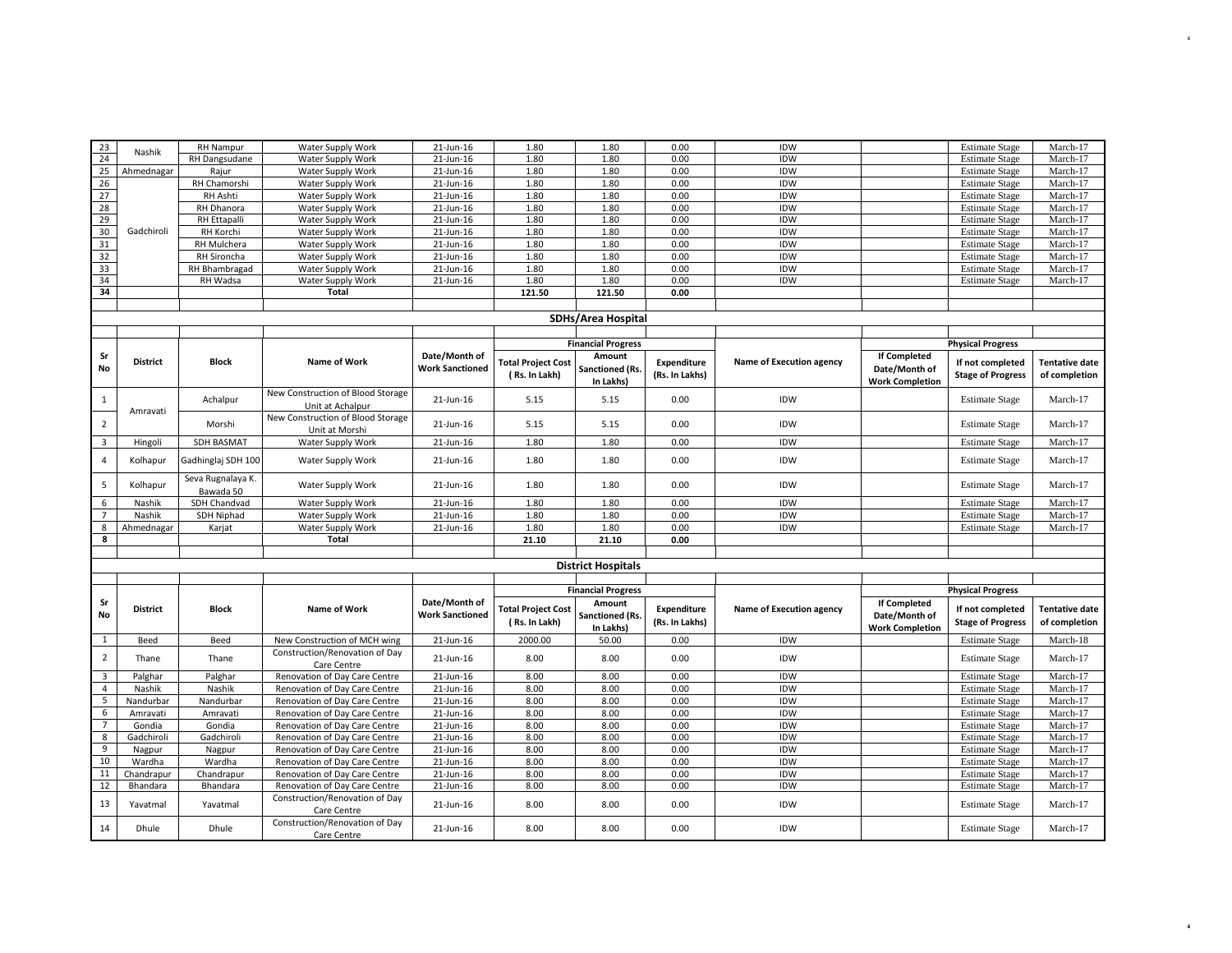| 15       | Nanded                | Nanded               | Construction/Renovation of Day<br>Care Centre    | 21-Jun-16              | 8.00           | 8.00           | 0.00         | IDW        | <b>Estimate Stage</b>                          | March-17             |
|----------|-----------------------|----------------------|--------------------------------------------------|------------------------|----------------|----------------|--------------|------------|------------------------------------------------|----------------------|
| 16       | Jalgaon               | Jalgaon              | Renovation of Day Care Centre                    | 21-Jun-16              | 8.00           | 8.00           | 0.00         | <b>IDW</b> | <b>Estimate Stage</b>                          | March-17             |
| 17       | Akola                 | Akola                | Renovation of Day Care Centre                    | 21-Jun-16              | 8.00           | 8.00           | 0.00         | IDW        | <b>Estimate Stage</b>                          | March-17             |
| 18       | Washim                | Washim               | Renovation of Day Care Centre                    | 21-Jun-16              | 8.00           | 8.00           | 0.00         | <b>IDW</b> | <b>Estimate Stage</b>                          | March-17             |
| 19       | Buldhana              | Buldhana             | Renovation of Day Care Centre                    | 21-Jun-16              | 8.00           | 8.00           | 0.00         | <b>IDW</b> | <b>Estimate Stage</b>                          | March-17             |
| 20       | Aurangabad            | Aurangabad           | Construction/Renovation of Day<br>Care Centre    | 21-Jun-16              | 8.00           | 8.00           | 0.00         | IDW        | <b>Estimate Stage</b>                          | March-17             |
| 21       | Hingoli               | Hingoli              | Renovation of Day Care Centre                    | 21-Jun-16              | 8.00           | 8.00           | 0.00         | IDW        | <b>Estimate Stage</b>                          | March-17             |
| 22       | Raigad                | Raigad               | Renovation of Day Care Centre                    | 21-Jun-16              | 8.00           | 8.00           | 0.00         | <b>IDW</b> | <b>Estimate Stage</b>                          | March-17             |
| 23       | Ratanagiri            | Ratanagiri           | Construction/Renovation of Day<br>Care Centre    | 21-Jun-16              | 8.00           | 8.00           | 0.00         | IDW        | <b>Estimate Stage</b>                          | March-17             |
| 24       | Sindhudurg            | Sindhudurg           | Construction/Renovation of Day<br>Care Centre    | 21-Jun-16              | 8.00           | 8.00           | 0.00         | <b>IDW</b> | <b>Estimate Stage</b>                          | March-17             |
| 25       | Kolhapur              | Kolhapur             | Construction/Renovation of Day<br>Care Centre    | 21-Jun-16              | 8.00           | 8.00           | 0.00         | IDW        | <b>Estimate Stage</b>                          | March-17             |
| 26       | Satara                | Satara               | Construction/Renovation of Day<br>Care Centre    | 21-Jun-16              | 8.00           | 8.00           | 0.00         | IDW        | <b>Estimate Stage</b>                          | March-17             |
| 27       | Sangli                | Sangli               | Construction/Renovation of Day<br>Care Centre    | 21-Jun-16              | 8.00           | 8.00           | 0.00         | IDW        | <b>Estimate Stage</b>                          | March-17             |
| 28       | Ahmadnagar            | Ahmadnagar           | Construction/Renovation of Day<br>Care Centre    | 21-Jun-16              | 8.00           | 8.00           | 0.00         | IDW        | <b>Estimate Stage</b>                          | March-17             |
| 29       | Pune                  | Pune                 | Construction/Renovation of Day<br>Care Centre    | 21-Jun-16              | 8.00           | 8.00           | 0.00         | IDW        | <b>Estimate Stage</b>                          | March-17             |
| 30       | Solapur               | Solapur              | Construction/Renovation of Day<br>Care Centre    | 21-Jun-16              | 8.00           | 8.00           | 0.00         | IDW        | <b>Estimate Stage</b>                          | March-17             |
| 31       | Jalna                 | Jalna                | Construction/Renovation of Day<br>Care Centre    | 21-Jun-16              | 8.00           | 8.00           | 0.00         | IDW        | <b>Estimate Stage</b>                          | March-17             |
| 32       | Parbhani              | Parbhani             | Construction/Renovation of Day<br>Care Centre    | 21-Jun-16              | 8.00           | 8.00           | 0.00         | IDW        | <b>Estimate Stage</b>                          | March-17             |
| 33       | Beed                  | Beed                 | Construction/Renovation of Day<br>Care Centre    | 21-Jun-16              | 8.00           | 8.00           | 0.00         | IDW        | <b>Estimate Stage</b>                          | March-17             |
| 34       | Latur                 | Latur                | Construction/Renovation of Day<br>Care Centre    | 21-Jun-16              | 8.00           | 8.00           | 0.00         | IDW        | <b>Estimate Stage</b>                          | March-17             |
| 35       | Osmanabad             | Osmanabad            | Construction/Renovation of Day<br>Care Centre    | 21-Jun-16              | 8.00           | 8.00           | 0.00         | IDW        | <b>Estimate Stage</b>                          | March-17             |
| 36       | Kolhapur              | Kolhapur Circle      | New Constructon of RVS                           | 21-Jun-16              | 92.84          | 27.90          | 0.00         | IDW        | <b>Estimate Stage</b>                          | March-18             |
| 37       | Latur                 | Latur Circle         | New Constructon of RVS                           | 21-Jun-16              | 69.88          | 9.00           | 0.00         | IDW        | <b>Estimate Stage</b>                          | March-18             |
| 38       | Thane                 | Thane                | New Constructon of DVS                           | 21-Jun-16              | 62.53          | 14.90          | 0.00         | IDW        | <b>Estimate Stage</b>                          | March-18             |
| 39       | Ratnagiri             | Ratnagiri            | New Constructon of DVS                           | 21-Jun-16              | 78.43          | 11.60          | 0.00         | IDW        | <b>Estimate Stage</b>                          | March-18             |
| 40       | Nashik                | Nashik               | New Constructon of DVS                           | 21-Jun-16              | 44.69          | 10.01          | 0.00         | <b>IDW</b> | <b>Estimate Stage</b>                          | March-18             |
| 41       | Jalgaon               | Jalgaon              | New Constructon of DVS                           | 21-Jun-16              | 40.70          | 12.20          | 0.00         | IDW        | <b>Estimate Stage</b>                          | March-18             |
| 42       | Pune                  | Pune                 | New Constructon of DVS                           | 21-Jun-16              | 47.66          | 8.10           | 0.00         | IDW        | <b>Estimate Stage</b>                          | March-18             |
| 43       | Kolhapur              | Kolhapur             | New Constructon of DVS                           | 21-Jun-16              | 82.25          | 7.50           | 0.00         | <b>IDW</b> | <b>Estimate Stage</b>                          | March-18             |
| 44       | Sangli                | Sangli               | New Constructon of DVS                           | 21-Jun-16              | 68.04          | 9.40           | 0.00         | IDW        | <b>Estimate Stage</b>                          | March-18             |
| 45       | Satara                | Satara               | New Constructon of DVS                           | 21-Jun-16              | 68.13          | 19.70          | 0.00         | <b>IDW</b> | <b>Estimate Stage</b>                          | March-18             |
| 46       | Sindhudurg            | Sindhudurg           | New Constructon of DVS                           | 21-Jun-16              | 90.60          | 12.10          | 0.00         | <b>IDW</b> | <b>Estimate Stage</b>                          | March-18             |
| 47<br>48 | Latur                 | Latur                | New Constructon of DVS                           | 21-Jun-16              | 38.40          | 11.50          | 0.00         | IDW        | <b>Estimate Stage</b>                          | March-18             |
|          | Amravati              | Amravati             | New Constructon of DVS                           | 21-Jun-16              | 71.76          | 11.40          | 0.00         | <b>IDW</b> | <b>Estimate Stage</b>                          | March-18             |
| 49<br>50 | Buldhana<br>Yavatmal  | Buldhana<br>Yavatmal | New Constructon of DVS<br>New Constructon of DVS | 21-Jun-16<br>21-Jun-16 | 56.30<br>74.57 | 13.10<br>10.90 | 0.00<br>0.00 | IDW<br>IDW | <b>Estimate Stage</b>                          | March-18<br>March-18 |
| 51       |                       | Bhandara             | New Constructon of DVS                           | 21-Jun-16              | 57.74          | 14.00          | 0.00         | IDW        | <b>Estimate Stage</b><br><b>Estimate Stage</b> | March-18             |
| 52       | Bhandara<br>Nandurbar | Nandurbar            | New Constructon of DVS                           | 21-Jun-16              | 42.78          | 10.50          | 0.00         | <b>IDW</b> | <b>Estimate Stage</b>                          | March-18             |
| 53       | Akola                 | Akola                | New Constructon of RVS                           | 21-Jun-16              | 68.97          | 15.10          | 0.00         | <b>IDW</b> | <b>Estimate Stage</b>                          | March-18             |
| 54       | Palghar               | Palghar              | New Construction of DEIC                         | 21-Jun-16              | 183.00         | 24.00          | 0.00         | IDW        | <b>Estimate Stage</b>                          | March-18             |
| 55       | Raigad                | Raigad               | New Construction of DEIC                         | 21-Jun-16              | 80.00          | 24.00          | 0.00         | <b>IDW</b> | <b>Estimate Stage</b>                          | March-18             |
| 56       | Dhule                 | Dhule                | New Construction of DEIC                         | 21-Jun-16              | 180.00         | 24.00          | 0.00         | <b>IDW</b> | <b>Estimate Stage</b>                          | March-18             |
| 57       | Nandurbar             | Nandurbar            | New Construction of DEIC                         | 21-Jun-16              | 80.00          | 24.00          | 0.00         | <b>IDW</b> | <b>Estimate Stage</b>                          | March-18             |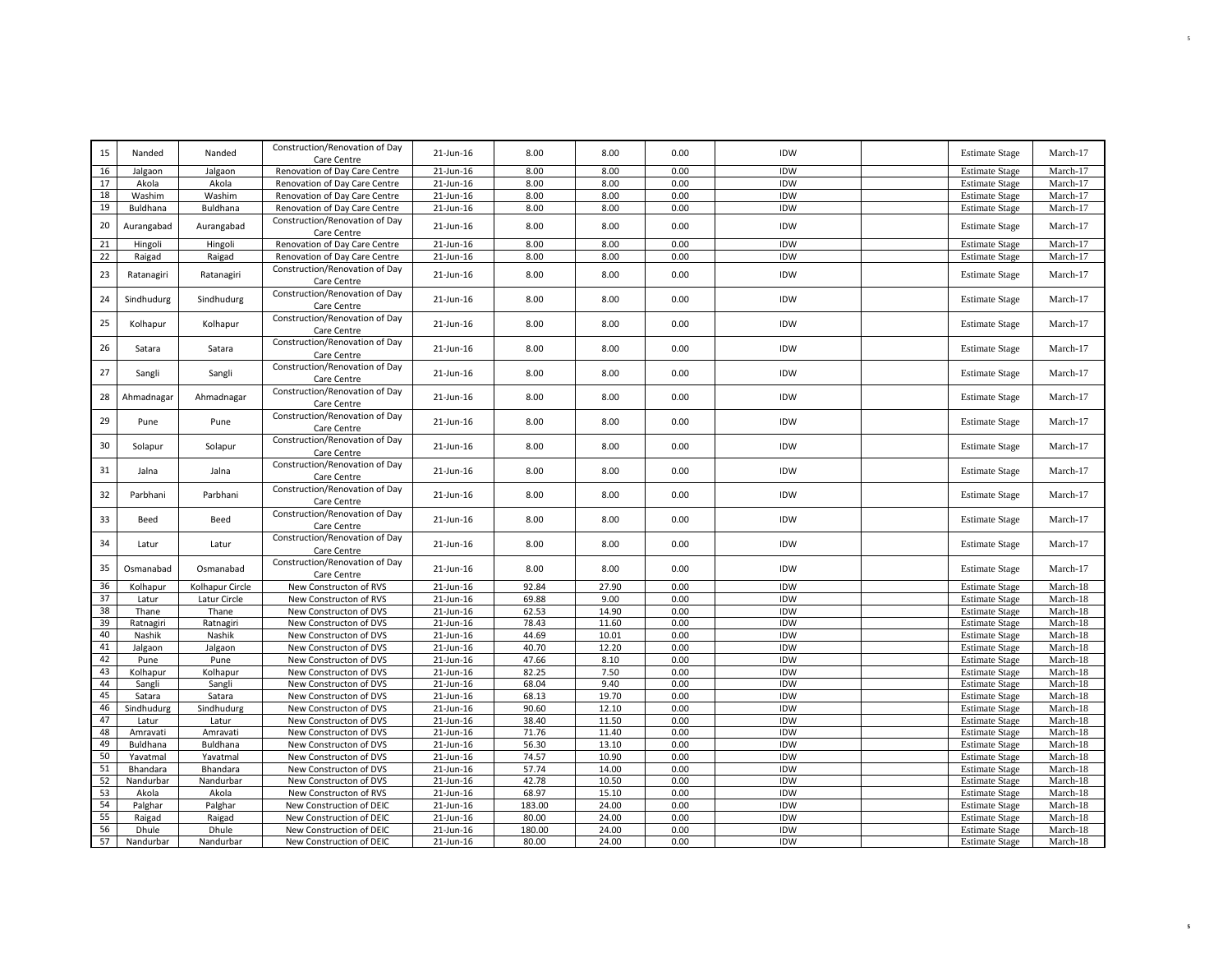| 58                | Jalgaon                                       | Jalgaon      | New Construction of DEIC | 21-Jun-16              | 181.00                    | 24.00                       | 0.00           | IDW                      |                        | <b>Estimate Stage</b>    | March-18              |  |  |
|-------------------|-----------------------------------------------|--------------|--------------------------|------------------------|---------------------------|-----------------------------|----------------|--------------------------|------------------------|--------------------------|-----------------------|--|--|
| 59                | Ahmednagar                                    | Ahmednagar   | New Construction of DEIC | 21-Jun-16              | 197.00                    | 24.00                       | 0.00           | <b>IDW</b>               |                        | <b>Estimate Stage</b>    | March-18              |  |  |
| 60                | Solapur                                       | Solapur      | New Construction of DEIC | 21-Jun-16              | 185.99                    | 24.00                       | 0.00           | IDW                      |                        | <b>Estimate Stage</b>    | March-18              |  |  |
| 61                | Kolhapur                                      | Kolhapur     | New Construction of DEIC | 21-Jun-16              | 80.00                     | 24.00                       | 0.00           | IDW                      |                        | <b>Estimate Stage</b>    | March-18              |  |  |
| 62                | Ratnagiri                                     | Ratnagiri    | New Construction of DEIC | 21-Jun-16              | 80.00                     | 24.00                       | 0.00           | IDW                      |                        | <b>Estimate Stage</b>    | March-18              |  |  |
| 63                | Sangali                                       | Sangali      | New Construction of DEIC | 21-Jun-16              | 185.25                    | 24.00                       | 0.00           | IDW                      |                        | <b>Estimate Stage</b>    | March-18              |  |  |
| 64                | Sindhudurg                                    | Sindhudurg   | New Construction of DEIC | 21-Jun-16              | 185.00                    | 24.00                       | 0.00           | IDW                      |                        | <b>Estimate Stage</b>    | March-18              |  |  |
| 65                | Aurangabad                                    | Aurangabad   | New Construction of DEIC | 21-Jun-16              | 170.00                    | 24.00                       | 0.00           | IDW                      |                        | <b>Estimate Stage</b>    | March-18              |  |  |
| 66                | Parbhani                                      | Parbhani     | New Construction of DEIC | 21-Jun-16              | 170.00                    | 24.00                       | 0.00           | IDW                      |                        | <b>Estimate Stage</b>    | March-18              |  |  |
| 67                |                                               |              | New Construction of DEIC | 21-Jun-16              | 170.00                    | 24.00                       | 0.00           | IDW                      |                        | <b>Estimate Stage</b>    | March-18              |  |  |
| 68                | Hingoli                                       | Hingoli      |                          |                        |                           |                             |                | IDW                      |                        |                          |                       |  |  |
|                   | Latur                                         | Latur        | New Construction of DEIC | 21-Jun-16              | 163.00                    | 24.00                       | 0.00           |                          |                        | <b>Estimate Stage</b>    | March-18              |  |  |
| 69                | Beed                                          | Beed         | New Construction of DEIC | 21-Jun-16              | 80.00                     | 24.00                       | 0.00           | IDW                      |                        | <b>Estimate Stage</b>    | March-18              |  |  |
| 70                | Nanded                                        | Nanded       | New Construction of DEIC | 21-Jun-16              | 177.00                    | 24.00                       | 0.00           | <b>IDW</b>               |                        | <b>Estimate Stage</b>    | March-18              |  |  |
| $71\,$            | Akola                                         | Akola        | New Construction of DEIC | 21-Jun-16              | 118.00                    | 24.00                       | 0.00           | <b>IDW</b>               |                        | <b>Estimate Stage</b>    | March-18              |  |  |
| 72                | Washim                                        | Washim       | New Construction of DEIC | 21-Jun-16              | 151.00                    | 24.00                       | 0.00           | IDW                      |                        | <b>Estimate Stage</b>    | March-18              |  |  |
| 73                | Yawatmal                                      | Yawatmal     | New Construction of DEIC | 21-Jun-16              | 151.00                    | 24.00                       | 0.00           | IDW                      |                        | <b>Estimate Stage</b>    | March-18              |  |  |
| 74                | Buldhana                                      | Buldhana     | New Construction of DEIC | 21-Jun-16              | 151.00                    | 24.00                       | 0.00           | <b>IDW</b>               |                        | <b>Estimate Stage</b>    | March-18              |  |  |
| 75                | Bhandara                                      | Bhandara     | New Construction of DEIC | 21-Jun-16              | 186.00                    | 24.00                       | 0.00           | IDW                      |                        | <b>Estimate Stage</b>    | March-18              |  |  |
| 76                | Gondia                                        | Gondia       | New Construction of DEIC | 21-Jun-16              | 208.47                    | 24.00                       | 0.00           | IDW                      |                        | <b>Estimate Stage</b>    | March-18              |  |  |
| 77                | Chandrapur                                    | Chandrapur   | New Construction of DEIC | 21-Jun-16              | 216.00                    | 24.00                       | 0.00           | IDW                      |                        | <b>Estimate Stage</b>    | March-18              |  |  |
| 78                | Gadchiroli                                    | Gadchiroli   | New Construction of DEIC | 21-Jun-16              | 239.00                    | 24.00                       | 0.00           | IDW                      |                        | <b>Estimate Stage</b>    | March-18              |  |  |
| 79                | Hingoli                                       | Hingoli      | Water Supply work        | 21-Jun-16              | 1.80                      | 1.80                        | 0.00           | <b>IDW</b>               |                        | <b>Estimate Stage</b>    | March-17              |  |  |
| 79                |                                               |              | <b>Total</b>             |                        | 7397.78                   | 1152.71                     | 0.00           |                          |                        |                          |                       |  |  |
|                   |                                               |              |                          |                        |                           |                             |                |                          |                        |                          |                       |  |  |
|                   | List of Repair and Renovation Works under NHM |              |                          |                        |                           |                             |                |                          |                        |                          |                       |  |  |
|                   |                                               |              |                          |                        |                           |                             |                |                          |                        |                          |                       |  |  |
|                   |                                               |              |                          |                        |                           |                             |                |                          |                        |                          |                       |  |  |
| <b>Sub Centre</b> |                                               |              |                          |                        |                           |                             |                |                          |                        |                          |                       |  |  |
|                   |                                               |              |                          |                        |                           |                             |                |                          |                        |                          |                       |  |  |
|                   |                                               |              |                          |                        |                           |                             |                |                          |                        |                          |                       |  |  |
|                   |                                               |              |                          |                        |                           | <b>Financial Progress</b>   |                |                          |                        | <b>Physical Progress</b> |                       |  |  |
| Sr                | <b>District</b>                               | <b>Block</b> | <b>Name of Work</b>      | Date/Month of          | <b>Total Project Cost</b> | Amount                      | Expenditure    | Name of Execution agency | If Completed           | If not completed         | <b>Tentative date</b> |  |  |
| No                |                                               |              |                          | <b>Work Sanctioned</b> | (Rs. In Lakh)             | <b>Sanctioned (Rs.</b>      | (Rs. In Lakhs) |                          | Date/Month of          |                          | of completion         |  |  |
|                   |                                               |              |                          |                        |                           | In Lakhs)                   |                |                          | <b>Work Completion</b> | <b>Stage of Progress</b> |                       |  |  |
| $\mathbf{1}$      |                                               |              |                          |                        |                           | Nill                        |                |                          |                        |                          |                       |  |  |
|                   |                                               |              |                          |                        |                           |                             |                |                          |                        |                          |                       |  |  |
|                   |                                               |              |                          |                        |                           |                             |                |                          |                        |                          |                       |  |  |
|                   |                                               |              |                          |                        |                           | <b>PHCs/Additional PHCs</b> |                |                          |                        |                          |                       |  |  |
|                   |                                               |              |                          |                        |                           |                             |                |                          |                        |                          |                       |  |  |
|                   |                                               |              |                          |                        |                           | <b>Financial Progress</b>   |                |                          |                        | <b>Physical Progress</b> |                       |  |  |
| Sr                | <b>District</b>                               | <b>Block</b> | <b>Name of Work</b>      | Date/Month of          |                           | Amount                      |                |                          | If Completed           |                          |                       |  |  |
| No                |                                               |              |                          | <b>Work Sanctioned</b> | <b>Total Project Cost</b> | <b>Sanctioned (Rs.</b>      | Expenditure    | Name of Execution agency | Date/Month of          | If not completed         | <b>Tentative date</b> |  |  |
|                   |                                               |              |                          |                        | (Rs. In Lakh)             | In Lakhs)                   | (Rs. In Lakhs) |                          | <b>Work Completion</b> | <b>Stage of Progress</b> | of completion         |  |  |
| $\mathbf{1}$      |                                               |              |                          |                        |                           | Nill                        |                |                          |                        |                          |                       |  |  |
|                   |                                               |              |                          |                        |                           |                             |                |                          |                        |                          |                       |  |  |
|                   |                                               |              |                          |                        |                           |                             |                |                          |                        |                          |                       |  |  |
|                   |                                               |              |                          |                        |                           | <b>CHCs</b>                 |                |                          |                        |                          |                       |  |  |
|                   |                                               |              |                          |                        |                           |                             |                |                          |                        |                          |                       |  |  |
|                   |                                               |              |                          |                        |                           | <b>Financial Progress</b>   |                |                          |                        | <b>Physical Progress</b> |                       |  |  |
| Sr                |                                               |              |                          | Date/Month of          |                           | Amount                      |                |                          | If Completed           |                          |                       |  |  |
| No                | <b>District</b>                               | <b>Block</b> | Name of Work             | <b>Work Sanctioned</b> | <b>Total Project Cost</b> | <b>Sanctioned (Rs.</b>      | Expenditure    | Name of Execution agency | Date/Month of          | If not completed         | <b>Tentative date</b> |  |  |
|                   |                                               |              |                          |                        | (Rs. In Lakh)             | In Lakhs)                   | (Rs. In Lakhs) |                          | <b>Work Completion</b> | <b>Stage of Progress</b> | of completion         |  |  |
| $\mathbf{1}$      |                                               |              |                          |                        |                           | Nill                        |                |                          |                        |                          |                       |  |  |
| 26                |                                               |              |                          |                        |                           |                             |                |                          |                        |                          |                       |  |  |
|                   |                                               |              |                          |                        |                           |                             |                |                          |                        |                          |                       |  |  |
|                   |                                               |              |                          |                        |                           | <b>District Hospitals</b>   |                |                          |                        |                          |                       |  |  |
|                   |                                               |              |                          |                        |                           |                             |                |                          |                        |                          |                       |  |  |